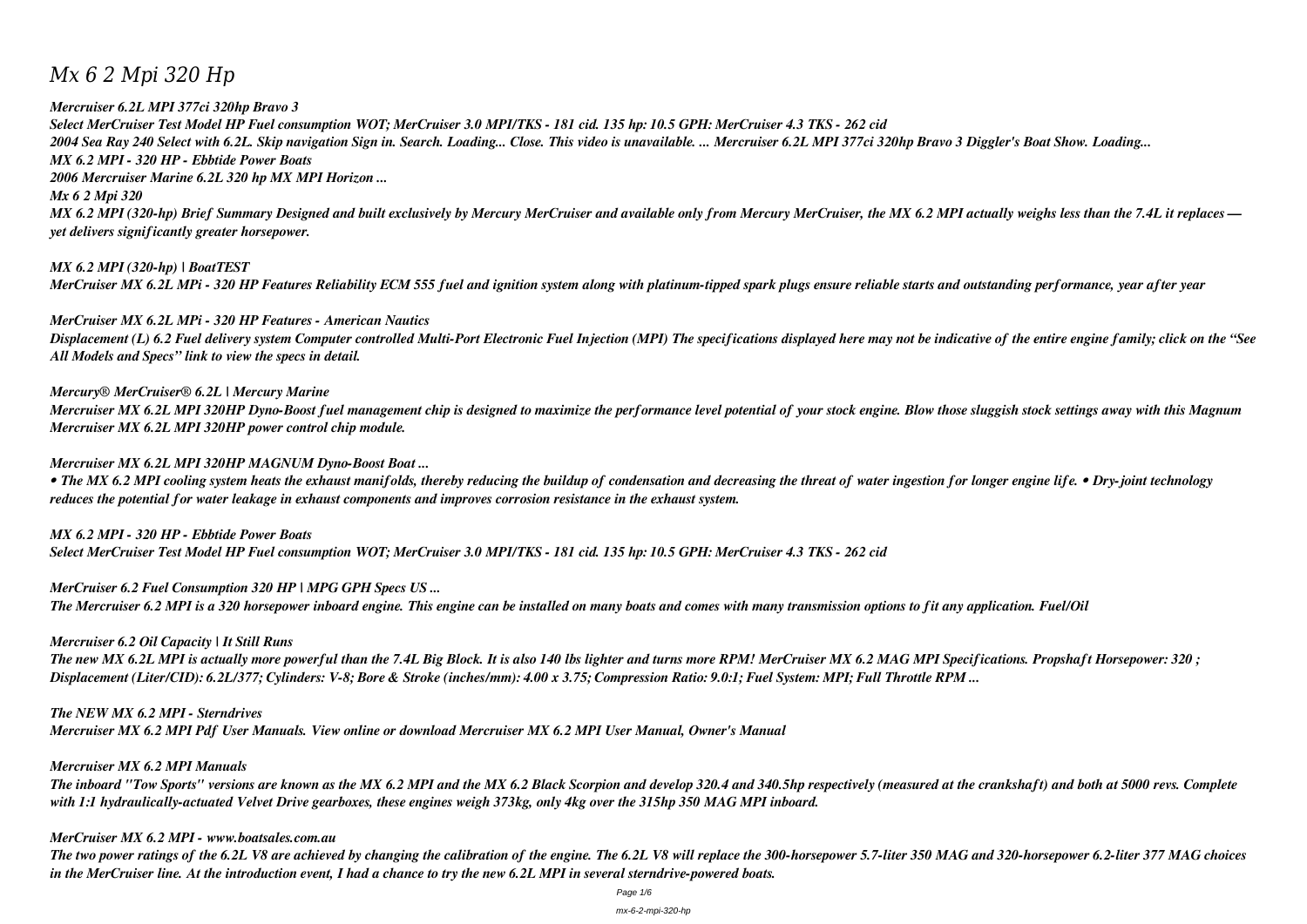*MerCruiser Debuts an All New 6.2L V8 Inboard and ...*

*Mercruiser 6.2 MPI Dyno-Boost fuel controller is designed to maximize the pony potential of your factory engine. Blow those sluggish factory settings away with this Magnum Mercruiser 6.2 MPI performance chip. Even on upgraded Mercruiser 6.2 MPI our remapper chip adds dramatic horsepower to your daily- or race cruising.*

*Mercruiser 6.2 MPI MAGNUM Dyno-Boost Boat Performance Chip*

*Find many great new & used options and get the best deals for 2003 MerCruiser Engine MX 6.2 MPI 320 HP at the best online prices at eBay! Free shipping for many products!*

*2003 MerCruiser Engine MX 6.2 MPI 320 HP for sale online ...*

*Mercury MerCruiser MX 6.2 MPI (320-hp) Designed and built exclusively by Mercury MerCruiser and available only from Mercury MerCruiser, the MX 6.2 MPI actually weighs less than the 7.4L it replaces — yet delivers significantly greater horsepower.*

*Mercury MerCruiser MX 6.2 MPI (320-hp) Inboard Engine Test ... Find the best deal on automotive parts at a NAPA Auto Parts store near me. We have quality car parts in stock for your 2006 Mercruiser Marine 6.2L 320 hp MX MPI Horizon.*

I really like that you get 320 hp with the 6.2 and only have 9.0 to 1 compression. While with the 5.7 you get 300 hp with 9.4 to 1 compression. That to me is enough of a reason to get a 6.2 There is also more torque with a 6.2 vs. 5.7 A friend has a 6.2 in a 24 SeaRay, this is far from a performance hull. The boat gets up and goes for a cruiser.

### MerCruiser MX 6.2 MPI - www.boatsales.com.au

*2006 Mercruiser Marine 6.2L 320 hp MX MPI Horizon ... 2004 Sea Ray 240 Select with 6.2L. Skip navigation Sign in. Search. Loading... Close. This video is unavailable. ... Mercruiser 6.2L MPI 377ci 320hp Bravo 3 Diggler's Boat Show. Loading...*

*Mercruiser 6.2L MPI 377ci 320hp Bravo 3 Get YouTube without the ads. Working... Skip trial 1 month free. Find out why Close. Mercruiser 6.2 mpi 320 cv Mirko Ivancigh. Loading... Unsubscribe from Mirko Ivancigh?*

*Mercruiser 6.2 mpi 320 cv*

*I really like that you get 320 hp with the 6.2 and only have 9.0 to 1 compression. While with the 5.7 you get 300 hp with 9.4 to 1 compression. That to me is enough of a reason to get a 6.2 There is also more torque with a 6.2 vs. 5.7 A friend has a 6.2 in a 24 SeaRay, this is far from a performance hull. The boat gets up and goes for a cruiser.*

*MERCRUISER 6.2L vs. 350 MAG - Checkmate Community Boating ...*

*Optional Power 2/300-hp MerCruiser 350 MAG MPI Horizon or 2/320-hp MerCruiser MX 6.2 MPI Horizon gasoline stern drives, or 2/240-hp Yanmar 4LHA-STZP diesel stern drives. Weight 14280 pounds. Steering engine-driven power-assist. More.*

*Rinker Fiesta Vee 342 - Power & Motoryacht Pre-owned 2003 Checkmate ZT 240 high performance boat (302 hrs) for sale in W Phoenix, Arizona - \$22,500. View 70 photos, features and a good description.*

MX 6.2 MPI (320-hp) Brief Summary Designed and built exclusively by Mercury MerCruiser and available only from Mercury MerCruiser, the MX 6.2 MPI actually weighs less than the 7.4L it replaces — yet delivers significantly greater horsepower.

# **Mercury® MerCruiser® 6.2L | Mercury Marine**

**The NEW MX 6.2 MPI - Sterndrives**

**Mx 6 2 Mpi 320**

**MX 6.2 MPI (320-hp) Brief Summary Designed and built exclusively by Mercury MerCruiser and available only from Mercury MerCruiser, the MX 6.2 MPI actually weighs less than the 7.4L it replaces — yet delivers significantly greater horsepower.**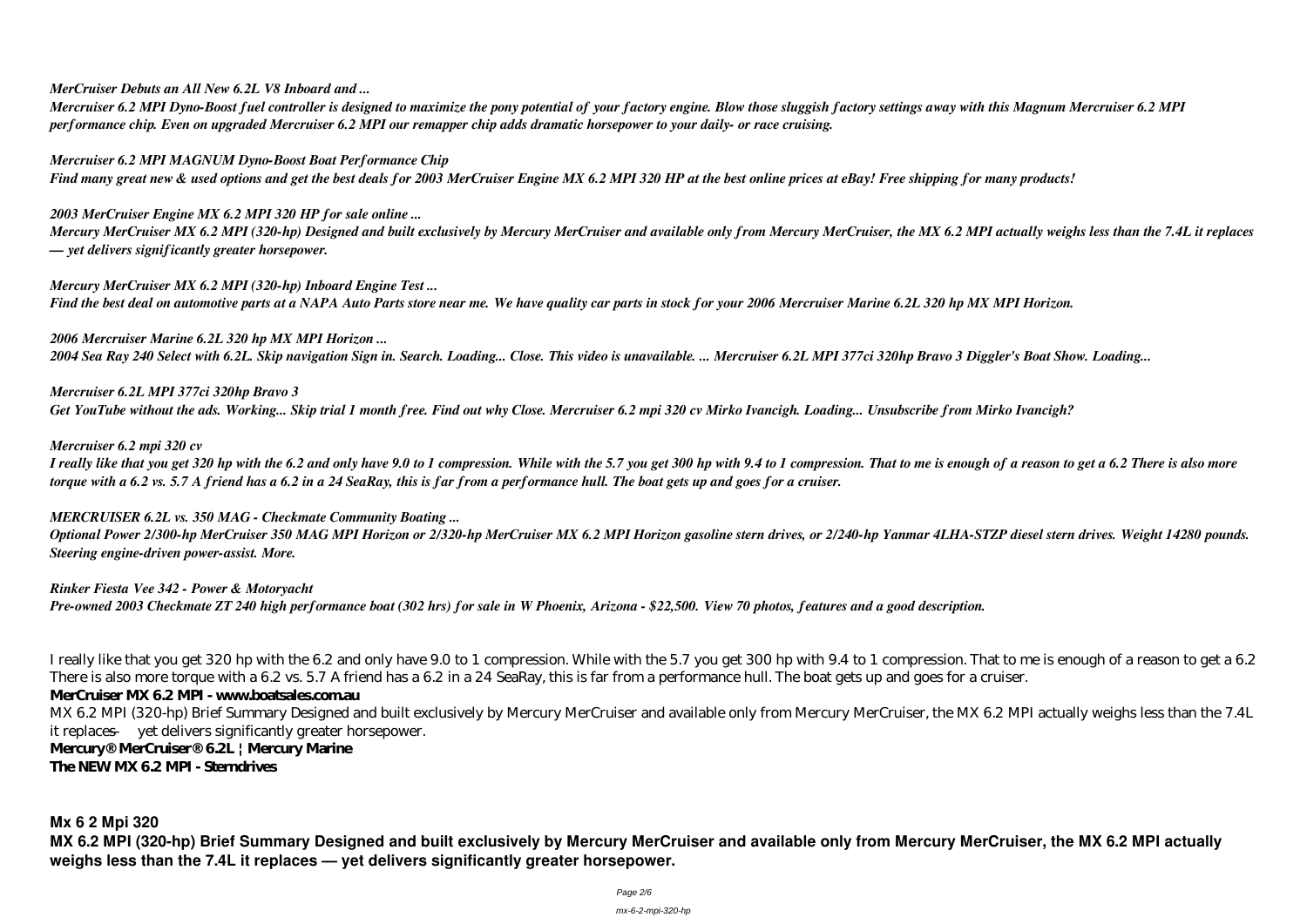### **MX 6.2 MPI (320-hp) | BoatTEST**

**MerCruiser MX 6.2L MPi - 320 HP Features Reliability ECM 555 fuel and ignition system along with platinum-tipped spark plugs ensure reliable starts and outstanding performance, year after year**

**MerCruiser MX 6.2L MPi - 320 HP Features - American Nautics**

**Displacement (L) 6.2 Fuel delivery system Computer controlled Multi-Port Electronic Fuel Injection (MPI) The specifications displayed here may not be indicative of the entire engine family; click on the "See All Models and Specs" link to view the specs in detail.**

**Mercury® MerCruiser® 6.2L | Mercury Marine**

**Mercruiser MX 6.2L MPI 320HP Dyno-Boost fuel management chip is designed to maximize the performance level potential of your stock engine. Blow those sluggish stock settings away with this Magnum Mercruiser MX 6.2L MPI 320HP power control chip module.**

**Mercruiser MX 6.2L MPI 320HP MAGNUM Dyno-Boost Boat ...**

**• The MX 6.2 MPI cooling system heats the exhaust manifolds, thereby reducing the buildup of condensation and decreasing the threat of water ingestion for longer engine life. • Dry-joint technology reduces the potential for water leakage in exhaust components and improves corrosion resistance in the exhaust system.**

**MX 6.2 MPI - 320 HP - Ebbtide Power Boats Select MerCruiser Test Model HP Fuel consumption WOT; MerCruiser 3.0 MPI/TKS - 181 cid. 135 hp: 10.5 GPH: MerCruiser 4.3 TKS - 262 cid**

**MerCruiser 6.2 Fuel Consumption 320 HP | MPG GPH Specs US ...**

**The Mercruiser 6.2 MPI is a 320 horsepower inboard engine. This engine can be installed on many boats and comes with many transmission options to fit any application. Fuel/Oil**

**Mercruiser 6.2 Oil Capacity | It Still Runs**

**The new MX 6.2L MPI is actually more powerful than the 7.4L Big Block. It is also 140 lbs lighter and turns more RPM! MerCruiser MX 6.2 MAG MPI Specifications. Propshaft Horsepower: 320 ; Displacement (Liter/CID): 6.2L/377; Cylinders: V-8; Bore & Stroke (inches/mm): 4.00 x 3.75; Compression Ratio: 9.0:1; Fuel System: MPI; Full Throttle RPM ...**

**The NEW MX 6.2 MPI - Sterndrives Mercruiser MX 6.2 MPI Pdf User Manuals. View online or download Mercruiser MX 6.2 MPI User Manual, Owner's Manual**

**Mercruiser MX 6.2 MPI Manuals**

**The inboard "Tow Sports" versions are known as the MX 6.2 MPI and the MX 6.2 Black Scorpion and develop 320.4 and 340.5hp respectively (measured at the crankshaft) and both at 5000 revs. Complete with 1:1 hydraulically-actuated Velvet Drive gearboxes, these engines weigh 373kg, only 4kg over the 315hp 350 MAG MPI inboard.**

**MerCruiser MX 6.2 MPI - www.boatsales.com.au**

**The two power ratings of the 6.2L V8 are achieved by changing the calibration of the engine. The 6.2L V8 will replace the 300-horsepower 5.7-liter 350 MAG and 320-horsepower 6.2-liter 377 MAG choices in the MerCruiser line. At the introduction event, I had a chance to try the new 6.2L MPI in several sterndrive-powered boats.**

**MerCruiser Debuts an All New 6.2L V8 Inboard and ...**

**Mercruiser 6.2 MPI Dyno-Boost fuel controller is designed to maximize the pony potential of your factory engine. Blow those sluggish factory settings away with** Page 3/6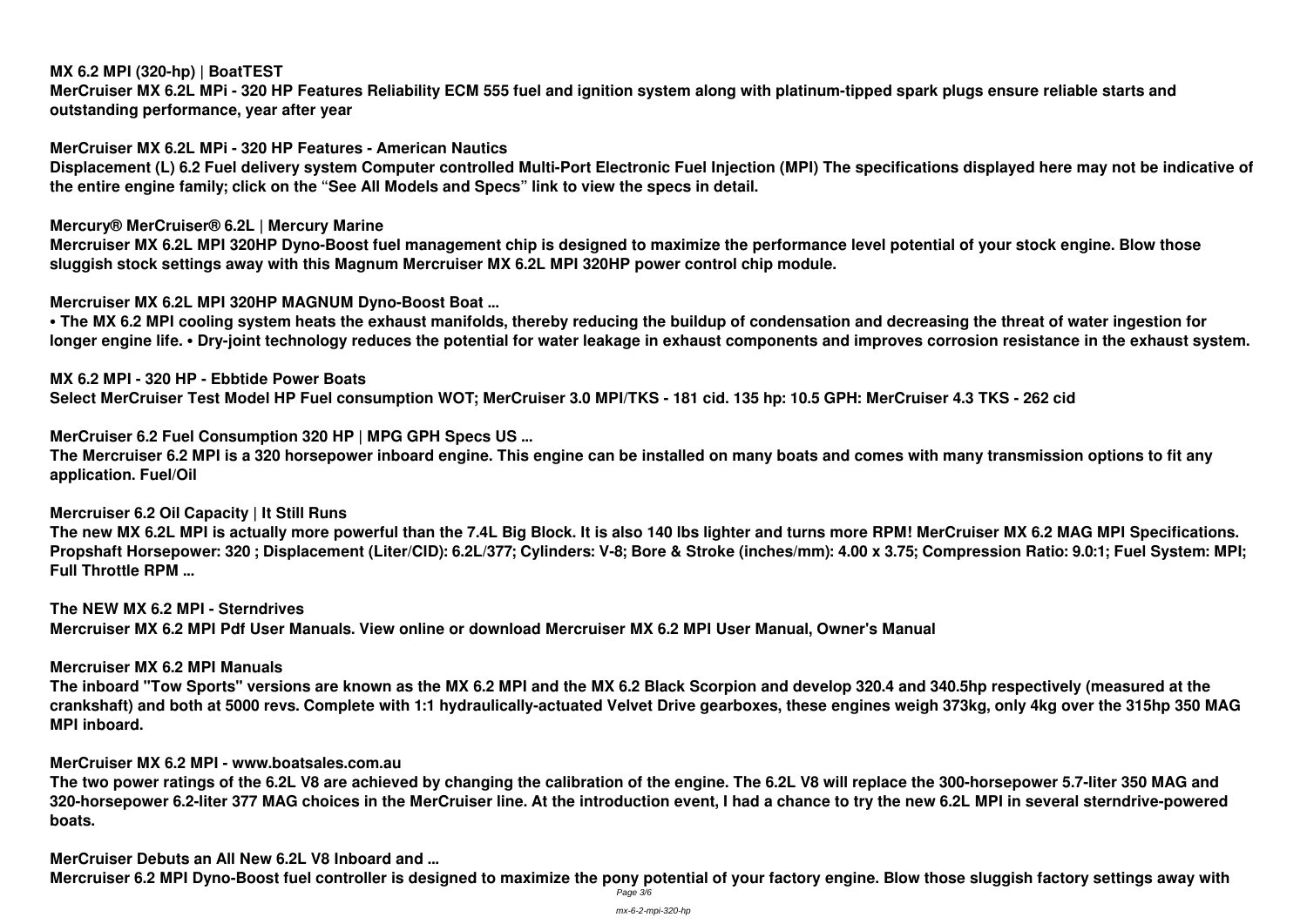**this Magnum Mercruiser 6.2 MPI performance chip. Even on upgraded Mercruiser 6.2 MPI our remapper chip adds dramatic horsepower to your daily- or race cruising.**

**Mercruiser 6.2 MPI MAGNUM Dyno-Boost Boat Performance Chip Find many great new & used options and get the best deals for 2003 MerCruiser Engine MX 6.2 MPI 320 HP at the best online prices at eBay! Free shipping for many products!**

**2003 MerCruiser Engine MX 6.2 MPI 320 HP for sale online ...**

**Mercury MerCruiser MX 6.2 MPI (320-hp) Designed and built exclusively by Mercury MerCruiser and available only from Mercury MerCruiser, the MX 6.2 MPI actually weighs less than the 7.4L it replaces — yet delivers significantly greater horsepower.**

**Mercury MerCruiser MX 6.2 MPI (320-hp) Inboard Engine Test ...**

**Find the best deal on automotive parts at a NAPA Auto Parts store near me. We have quality car parts in stock for your 2006 Mercruiser Marine 6.2L 320 hp MX MPI Horizon.**

**2006 Mercruiser Marine 6.2L 320 hp MX MPI Horizon ...**

**2004 Sea Ray 240 Select with 6.2L. Skip navigation Sign in. Search. Loading... Close. This video is unavailable. ... Mercruiser 6.2L MPI 377ci 320hp Bravo 3 Diggler's Boat Show. Loading...**

**Mercruiser 6.2L MPI 377ci 320hp Bravo 3**

**Get YouTube without the ads. Working... Skip trial 1 month free. Find out why Close. Mercruiser 6.2 mpi 320 cv Mirko Ivancigh. Loading... Unsubscribe from Mirko Ivancigh?**

**Mercruiser 6.2 mpi 320 cv**

**I really like that you get 320 hp with the 6.2 and only have 9.0 to 1 compression. While with the 5.7 you get 300 hp with 9.4 to 1 compression. That to me is enough of a reason to get a 6.2 There is also more torque with a 6.2 vs. 5.7 A friend has a 6.2 in a 24 SeaRay, this is far from a performance hull. The boat gets up and goes for a cruiser.**

**MERCRUISER 6.2L vs. 350 MAG - Checkmate Community Boating ...**

**Optional Power 2/300-hp MerCruiser 350 MAG MPI Horizon or 2/320-hp MerCruiser MX 6.2 MPI Horizon gasoline stern drives, or 2/240-hp Yanmar 4LHA-STZP diesel stern drives. Weight 14280 pounds. Steering engine-driven power-assist. More.**

**Rinker Fiesta Vee 342 - Power & Motoryacht Pre-owned 2003 Checkmate ZT 240 high performance boat (302 hrs) for sale in W Phoenix, Arizona - \$22,500. View 70 photos, features and a good description.**

**Get YouTube without the ads. Working... Skip trial 1 month free. Find out why Close. Mercruiser 6.2 mpi 320 cv Mirko Ivancigh. Loading... Unsubscribe from Mirko Ivancigh?**

**The inboard "Tow Sports" versions are known as the MX 6.2 MPI and the MX 6.2 Black Scorpion and develop 320.4 and 340.5hp respectively (measured at the crankshaft) and both at 5000 revs. Complete with 1:1 hydraulically-actuated Velvet Drive gearboxes, these engines weigh 373kg, only 4kg over the 315hp 350 MAG MPI inboard.**

**Mercruiser 6.2 MPI MAGNUM Dyno-Boost Boat Performance Chip**

**MerCruiser MX 6.2L MPi - 320 HP Features Reliability ECM 555 fuel and ignition system along with platinum-tipped spark plugs ensure reliable starts and**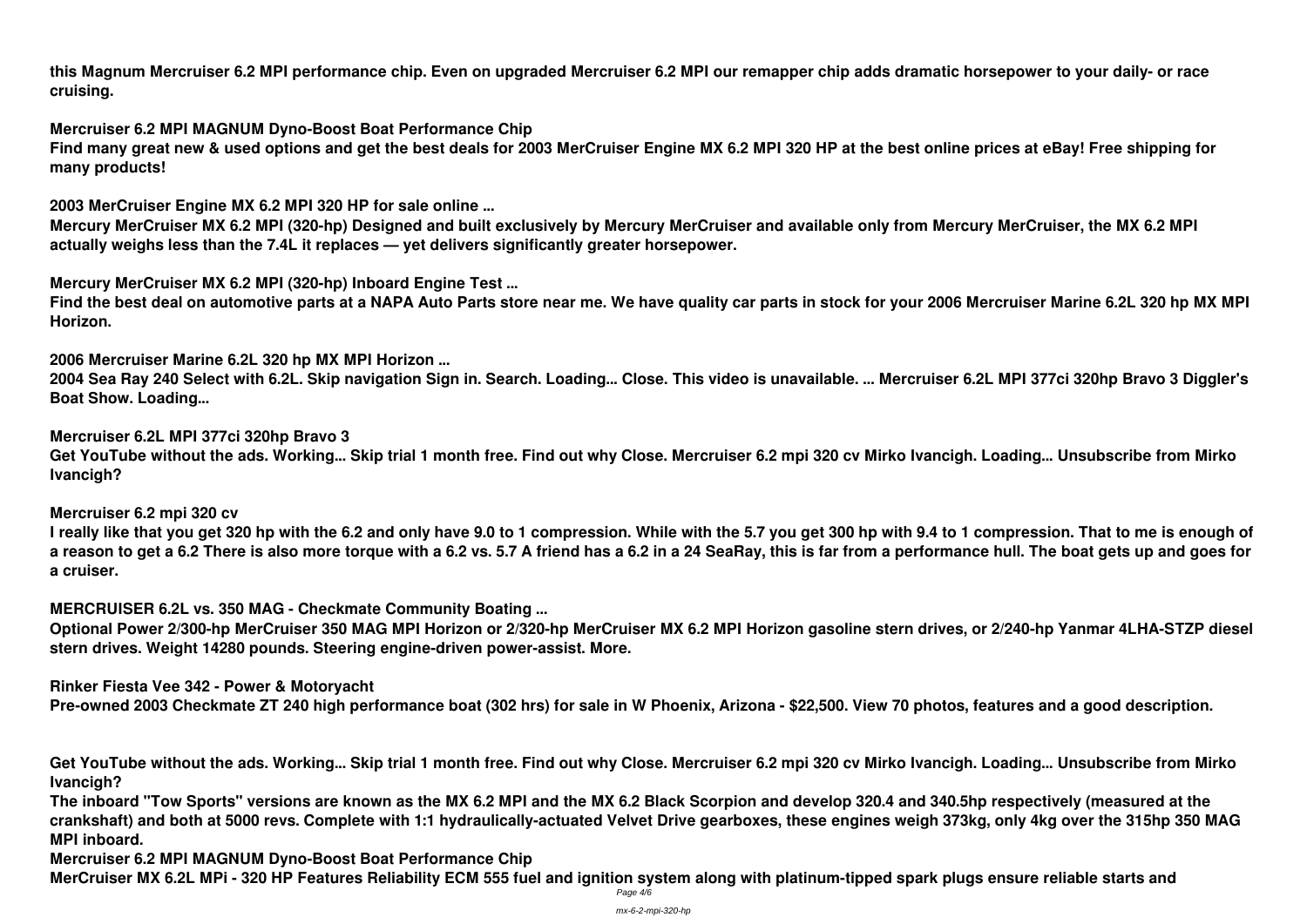### **outstanding performance, year after year**

*Mercruiser 6.2 Oil Capacity | It Still Runs*

*Mercruiser MX 6.2L MPI 320HP Dyno-Boost fuel management chip is designed to maximize the performance level potential of your stock engine. Blow those sluggish stock settings away with this Magnum Mercruiser MX 6.2L MPI 320HP power control chip module. MerCruiser MX 6.2L MPi - 320 HP Features - American Nautics Pre-owned 2003 Checkmate ZT 240 high performance boat (302 hrs) for sale in W Phoenix, Arizona - \$22,500. View 70 photos, features and a good description.*

*Rinker Fiesta Vee 342 - Power & Motoryacht*

*Mx 6 2 Mpi 320 MX 6.2 MPI (320-hp) | BoatTEST Mercruiser MX 6.2 MPI Manuals MerCruiser Debuts an All New 6.2L V8 Inboard and ...*

The two power ratings of the 6.2L V8 are achieved by changing the calibration of the engine. The 6.2L V8 will replace the 300-horsepower 5.7-liter 350 MAG and 320-horsepower 6.2-liter 377 MAG choices in the MerCruiser line. At the introduction event, I had a chance to try the new 6.2L MPI in several sterndrivepowered boats.

**2003 MerCruiser Engine MX 6.2 MPI 320 HP for sale online ...**

• The MX 6.2 MPI cooling system heats the exhaust manifolds, thereby reducing the buildup of condensation and decreasing the threat of water ingestion for longer engine life.  $\Box$  Dry-joint technology reduces the potential for water leakage in exhaust components and improves corrosion resistance in the exhaust system.

The new MX 6.2L MPI is actually more powerful than the 7.4L Big Block. It is also 140 lbs lighter and turns more RPM! MerCruiser MX 6.2 MAG MPI Specifications. Propshaft Horsepower: 320 ; Displacement (Liter/CID): 6.2L/377; Cylinders: V-8; Bore & Stroke (inches/mm): 4.00 x 3.75; Compression Ratio: 9.0:1; Fuel System: MPI; Full Throttle RPM ...

Find many great new & used options and get the best deals for 2003 MerCruiser Engine MX 6.2 MPI 320 HP at the best online prices at eBay! Free shipping for many products! Find the best deal on automotive parts at a NAPA Auto Parts store near me. We have quality car parts in stock for your 2006 Mercruiser Marine 6.2L 320 hp MX MPI Horizon. Mercruiser 6.2 MPI Dyno-Boost fuel controller is designed to maximize the pony potential of your factory engine. Blow those sluggish factory settings away with this Magnum Mercruiser chip. Even on upgraded Mercruiser 6.2 MPI our remapper chip adds dramatic horsepower to your daily- or race cruising. Mercruiser MX 6.2 MPI Pdf User Manuals. View online or download Mercruiser MX 6.2 MPI User Manual, Owner's Manual Mercury MerCruiser MX 6.2 MPI (320-hp) Inboard Engine Test ...

*The Mercruiser 6.2 MPI is a 320 horsepower inboard engine. This engine can be installed on many boats and comes with many transmission options to fit any application. Fuel/Oil MerCruiser 6.2 Fuel Consumption 320 HP | MPG GPH Specs US ...*

*Displacement (L) 6.2 Fuel delivery system Computer controlled Multi-Port Electronic Fuel Injection (MPI) The specifications displayed here may not be indicative of the entire engine family; click on the "See All Models and Specs" link to view the specs in detail.*

*Mercruiser MX 6.2L MPI 320HP MAGNUM Dyno-Boost Boat ...*

*MERCRUISER 6.2L vs. 350 MAG - Checkmate Community Boating ...*

Optional Power 2/300-hp MerCruiser 350 MAG MPI Horizon or 2/320-hp MerCruiser MX 6.2 MPI Horizon gasoline stern drives, or 2/240-hp Yanmar 4LHA-STZP diesel stern drives. Weight 14280 pounds. Steering engine-driven power-assist. More.